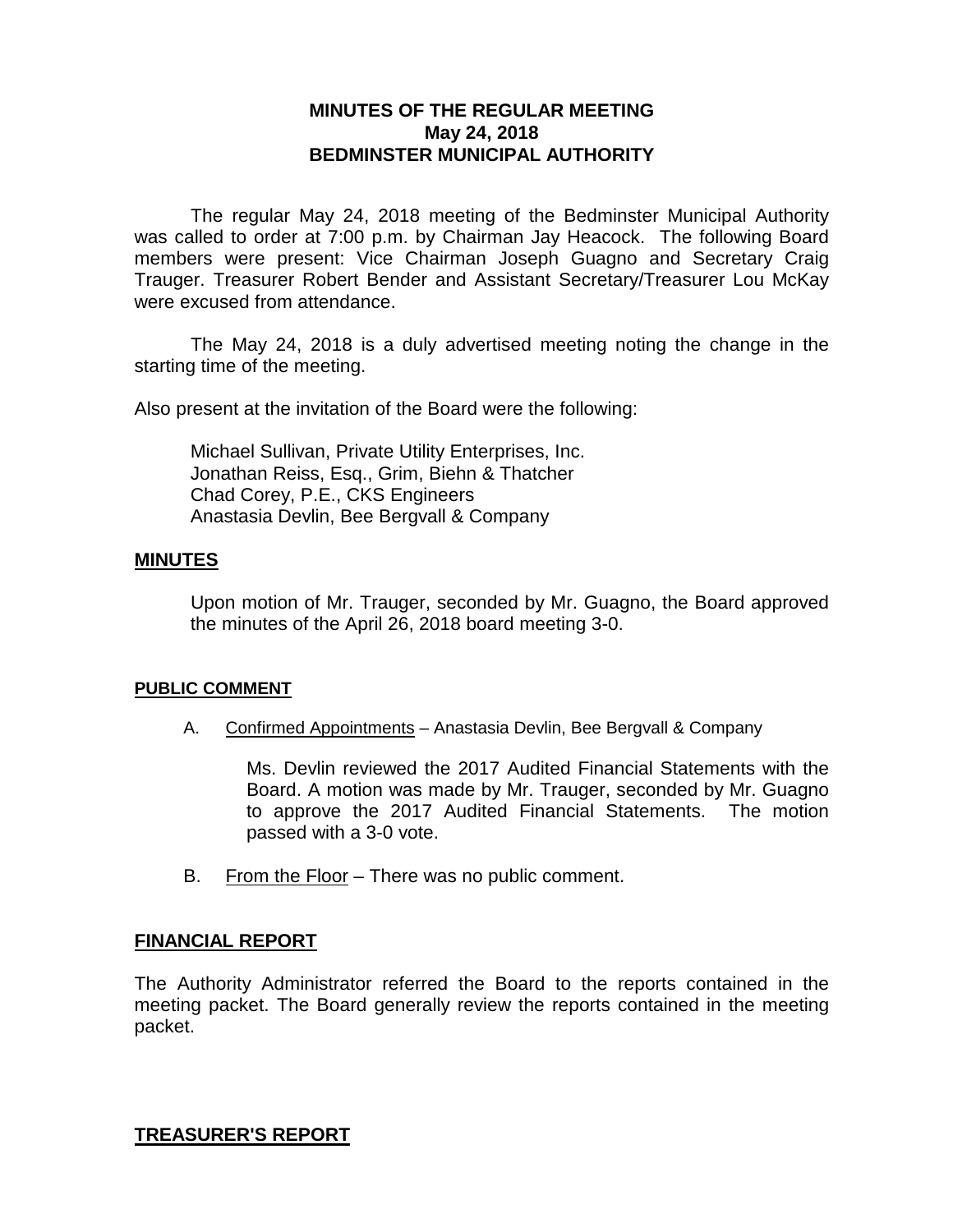**1.** Mr. Sullivan read the Treasurer's Report, dated May 24, 2018. A motion was made by Mr. Guagno, seconded by Mr. Trauger to approve the Treasurer's Report of - \$108,892.74 (Pennland Farms – \$12,330.64 Estates at Deep Run Creek \$12,192.33). The motion passed with a 3-0 vote.

## **SOLICITOR'S REPORT**

## **Authority Business**

Mr. Reiss referred the Board to his written report.

#### **Developments**

Mr. Reiss referred the Board to his written report.

## **ENGINEER'S REPORT**

## **Authority Projects**

The Authority's Engineer generally reviewed the projects within the written engineering report with the Board.

- 1. Deep Run WWTP Decommission Project Mr. Corey provided an update to the Board.
- 2. Emergency Manhole Rehabilitation- Mr. Corey provided an update to the Board. The manholes were delivered to the site and construction will commence when weather permits.
- 3. Weiss Market Development Agreement Mr. Corey provided an update to the Board. CKS held a preconstruction meeting with the contractor.

**Operations Report** – Mr. Sullivan reviewed his report with the Board noting that there has been several high flow events associated with heavy rainfall and the defective manholes..

Water line flushing is scheduled for 5/29/2018 through 5/31/2018. Staff has advertised the flushing events in the local newspaper and those residents that have signed up for the automated calls will be notified via telephone.

The DEP Regulations implementing new distribution chlorine residual regulations effective April 2019. Reporting requirements will be changing in June 2018. Mr. Sullivan discussed with the board the effect on the Authority.